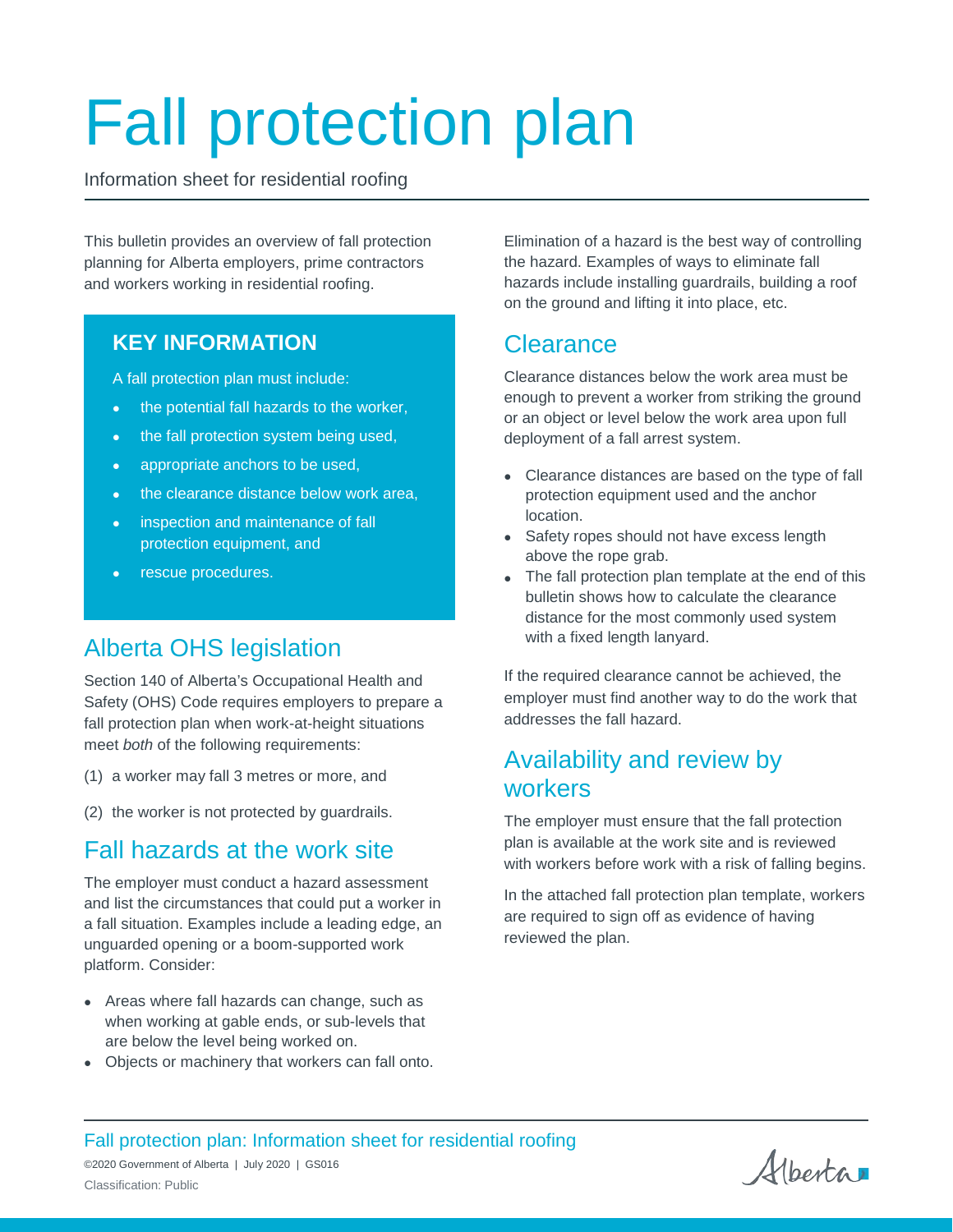## Contact us

#### **OHS Contact Centre**

(Complaints, questions, reporting serious incidents)

Anywhere in Alberta

- 1-866-415-8690
- Edmonton & surrounding area
- 780-415-8690 Deaf or hearing impaired
- 1-800-232-7215 (Alberta)
- 780-427-9999 (Edmonton)

## **File a complaint online** [ohsComplaintsPortal.labour.alberta.ca](https://ohscomplaintsportal.labour.alberta.ca/prescreening/)

#### **Online incident reporting**

(Potentially serious, mine or mine site incidents) [oir.labour.alberta.ca](http://oir.labour.alberta.ca/)

**Website**  [alberta.ca/OHS](http://www.alberta.ca/occupational-health-safety.aspx)

Get copies of the *OHS Act*, Regulations and Code

**Alberta Queen's Printer** [qp.gov.ab.ca](http://www.qp.gov.ab.ca/)

**Occupational Health and Safety** [alberta.ca/ohs-act-regulation-code.aspx](http://www.alberta.ca/ohs-act-regulation-code.aspx)

## **For more information**

**Occupational health and safety fall protection plan (GS010)**

[ohs-pubstore.labour.alberta.ca/gs010](https://ohs-pubstore.labour.alberta.ca/gs010)

**Fall protection plan template – residential roofing (GS016TMP)**

[ohs-pubstore.labour.alberta.ca/gs016tmp](https://ohs-pubstore.labour.alberta.ca/gs016TMP)

**Employer's guide to occupational health and safety (LI009)**

[ohs-pubstore.labour.alberta.ca/li009](https://ohs-pubstore.labour.alberta.ca/li009)

**Worker's guide to occupational health and safety (LI008)** [ohs-pubstore.labour.alberta.ca/li008](https://ohs-pubstore.labour.alberta.ca/li008)

#### © 2020 Government of Alberta

This material is for information only. The information provided in this material is solely for the user's information and convenience and, while thought to be accurate and functional, it is provided without warranty of any kind. The Crown, its agents, employees or contractors will not be liable to you for any damages, direct or indirect, arising out of your use of the information contained in this material. If in doubt with respect to any information contained within this material, or for confirmation of legal requirements, please refer to the current edition of the *Occupational Health and Safety Act,* Regulation and Code or other applicable legislation. Further, if there is any inconsistency or conflict between any of the information contained in this material and the applicable legislative requirement, the legislative requirement shall prevail. This material is current to July 2020. The law is constantly changing with new legislation, amendments to existing legislation, and decisions from the courts. It is important that you keep yourself informed of the current law. This material may be used, reproduced, stored or transmitted for non-commercial purposes. The source of this material must be acknowledged when publishing or issuing it to others. This material is not to be used, reproduced, stored or transmitted for commercial purposes without written permission from the Government of Alberta.

Fall protection plan: Information sheet for residential roofing

Albertan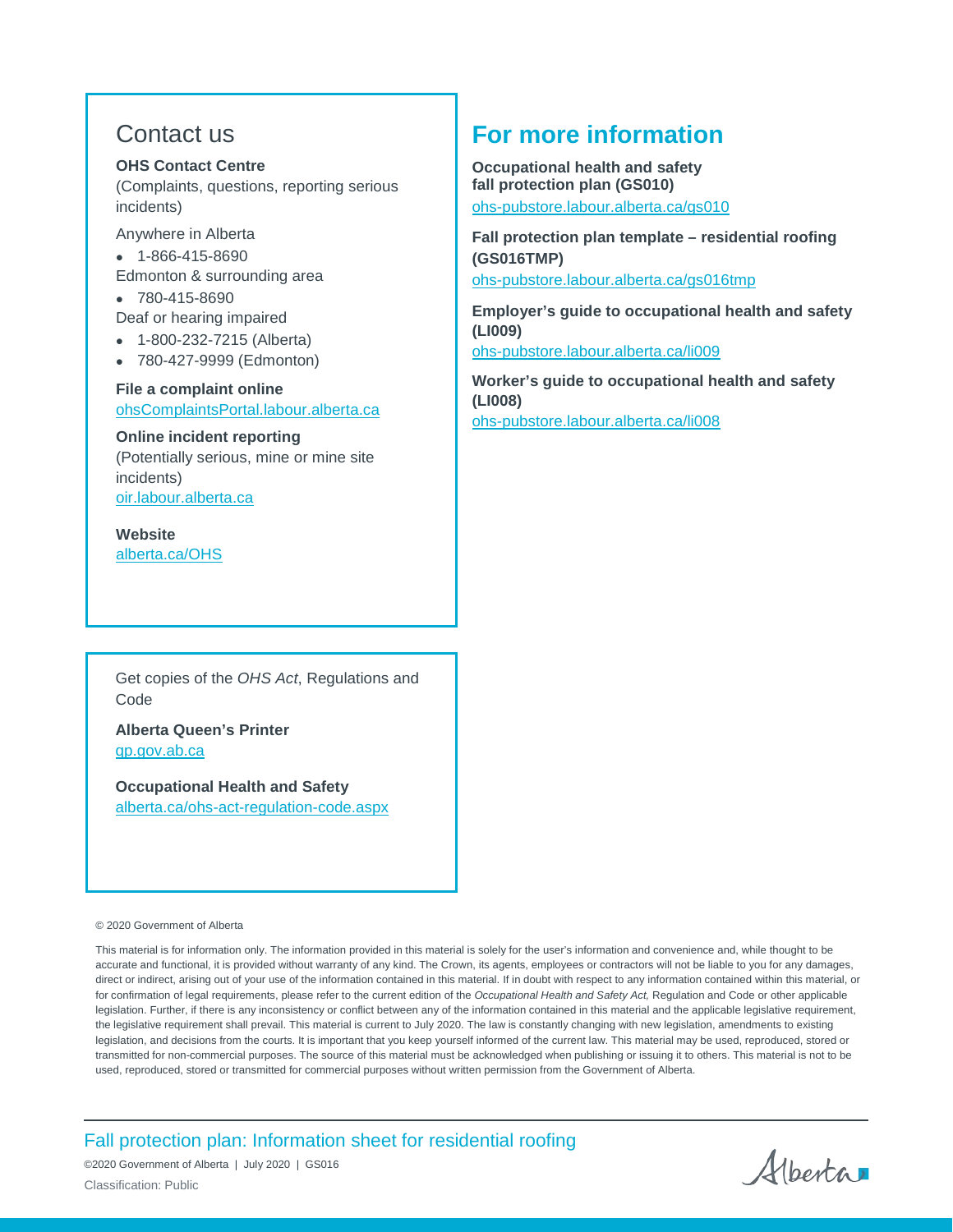## Fall Protection Plan Template

## For residential roofing

This form must be updated if conditions change (section 140(4) of Alberta's Occupational Health and Safety Code).

Name of employer (and location of work site if necessary): \_\_\_\_\_\_\_\_\_\_\_\_\_\_\_\_\_\_\_\_\_ **Period for which this plan is valid: \_\_\_\_\_\_\_\_\_\_\_\_\_\_\_\_\_\_\_\_\_\_ Fall hazard(s) at the work site:** \_\_\_\_\_\_\_\_\_\_\_\_\_\_\_\_\_\_\_\_\_\_\_\_\_\_\_\_\_\_\_\_\_\_\_\_\_\_\_\_\_\_\_\_\_\_\_\_\_\_\_\_\_\_\_\_\_\_\_\_\_\_\_\_\_\_\_\_\_\_\_\_\_\_\_\_\_\_\_\_ \_\_\_\_\_\_\_\_\_\_\_\_\_\_\_\_\_\_\_\_\_\_\_\_\_\_\_\_\_\_\_\_\_\_\_\_\_\_\_\_\_\_\_\_\_\_\_\_\_\_\_\_\_\_\_\_\_\_\_\_\_\_\_\_\_\_\_\_\_\_\_\_\_\_\_\_\_\_\_\_ \_\_\_\_\_\_\_\_\_\_\_\_\_\_\_\_\_\_\_\_\_\_\_\_\_\_\_\_\_\_\_\_\_\_\_\_\_\_\_\_\_\_\_\_\_\_\_\_\_\_\_\_\_\_\_\_\_\_\_\_\_\_\_\_\_\_\_\_\_\_\_\_\_\_\_\_\_\_\_\_ \_\_\_\_\_\_\_\_\_\_\_\_\_\_\_\_\_\_\_\_\_\_\_\_\_\_\_\_\_\_\_\_\_\_\_\_\_\_\_\_\_\_\_\_\_\_\_\_\_\_\_\_\_\_\_\_\_\_\_\_\_\_\_\_\_\_\_\_\_\_\_\_\_\_\_\_\_\_\_\_ What are the distances from all roof edges to the surfaces below?

### **Fall protection system(s) to be used at the work site**

Brief description of the system(s) being used, for example, fall arrest, guard rails and/or safety net. A rope grab system is considered a personal fall protection system.

\_\_\_\_\_\_\_\_\_\_\_\_\_\_\_\_\_\_\_\_\_\_\_\_\_\_\_\_\_\_\_\_\_\_\_\_\_\_\_\_\_\_\_\_\_\_\_\_\_\_\_\_\_\_\_\_\_\_\_\_\_\_\_\_\_\_\_\_\_\_\_\_\_\_\_\_\_\_\_\_\_\_\_\_\_

\_\_\_\_\_\_\_\_\_\_\_\_\_\_\_\_\_\_\_\_\_\_\_\_\_\_\_\_\_\_\_\_\_\_\_\_\_\_\_\_\_\_\_\_\_\_\_\_\_\_\_\_\_\_\_\_\_\_\_\_\_\_\_\_\_\_\_\_\_\_\_\_\_\_\_\_\_\_\_\_\_\_\_\_\_

\_\_\_\_\_\_\_\_\_\_\_\_\_\_\_\_\_\_\_\_\_\_\_\_\_\_\_\_\_\_\_\_\_\_\_\_\_\_\_\_\_\_\_\_\_\_\_\_\_\_\_\_\_\_\_\_\_\_\_\_\_\_\_\_\_\_\_\_\_\_\_\_\_\_\_\_\_\_\_\_\_\_\_\_\_

\_\_\_\_\_\_\_\_\_\_\_\_\_\_\_\_\_\_\_\_\_\_\_\_\_\_\_\_\_\_\_\_\_\_\_\_\_\_\_\_\_\_\_\_\_\_\_\_\_\_\_\_\_\_\_\_\_\_\_\_\_\_\_\_\_\_\_\_\_\_\_\_\_\_\_\_\_\_\_\_\_\_\_\_\_

### **Anchor(s) to be used**

Temporary anchors are used in residential roofing. Ensure the manufacturer's instructions are readily available.

- Follow manufacturer's instructions for location, number and type of fasteners.
- Only one worker per anchor, unless allowed by manufacturer.

Manufacturer \_\_\_\_\_\_\_\_\_\_\_\_\_\_\_\_\_\_\_\_\_\_\_\_\_\_\_\_\_\_  $Type \_\_$ Number and type of fasteners \_\_\_\_\_\_\_\_\_\_\_\_\_\_\_\_\_\_\_\_\_\_\_\_\_\_\_\_\_\_\_\_\_\_\_\_\_\_\_\_\_\_\_\_\_\_\_\_\_\_\_\_\_\_\_\_\_\_ Location instructions \_\_\_\_\_\_\_\_\_\_\_\_\_\_\_\_\_\_\_\_\_\_\_\_\_\_\_\_\_\_\_\_\_\_\_\_\_\_\_\_\_\_\_\_\_\_\_\_\_\_\_\_\_\_\_\_\_\_\_\_\_\_\_\_\_\_\_\_\_\_\_\_\_\_\_\_\_\_\_\_\_\_

\_\_\_\_\_\_\_\_\_\_\_\_\_\_\_\_\_\_\_\_\_\_\_\_\_\_\_\_\_\_\_\_\_\_\_\_\_\_\_\_\_\_\_\_\_\_\_\_\_\_\_\_\_\_\_\_\_\_\_\_\_\_\_\_\_\_\_\_\_\_\_\_\_\_\_\_\_\_\_\_\_\_

Fall protection plan: Information sheet for residential roofing

Alberta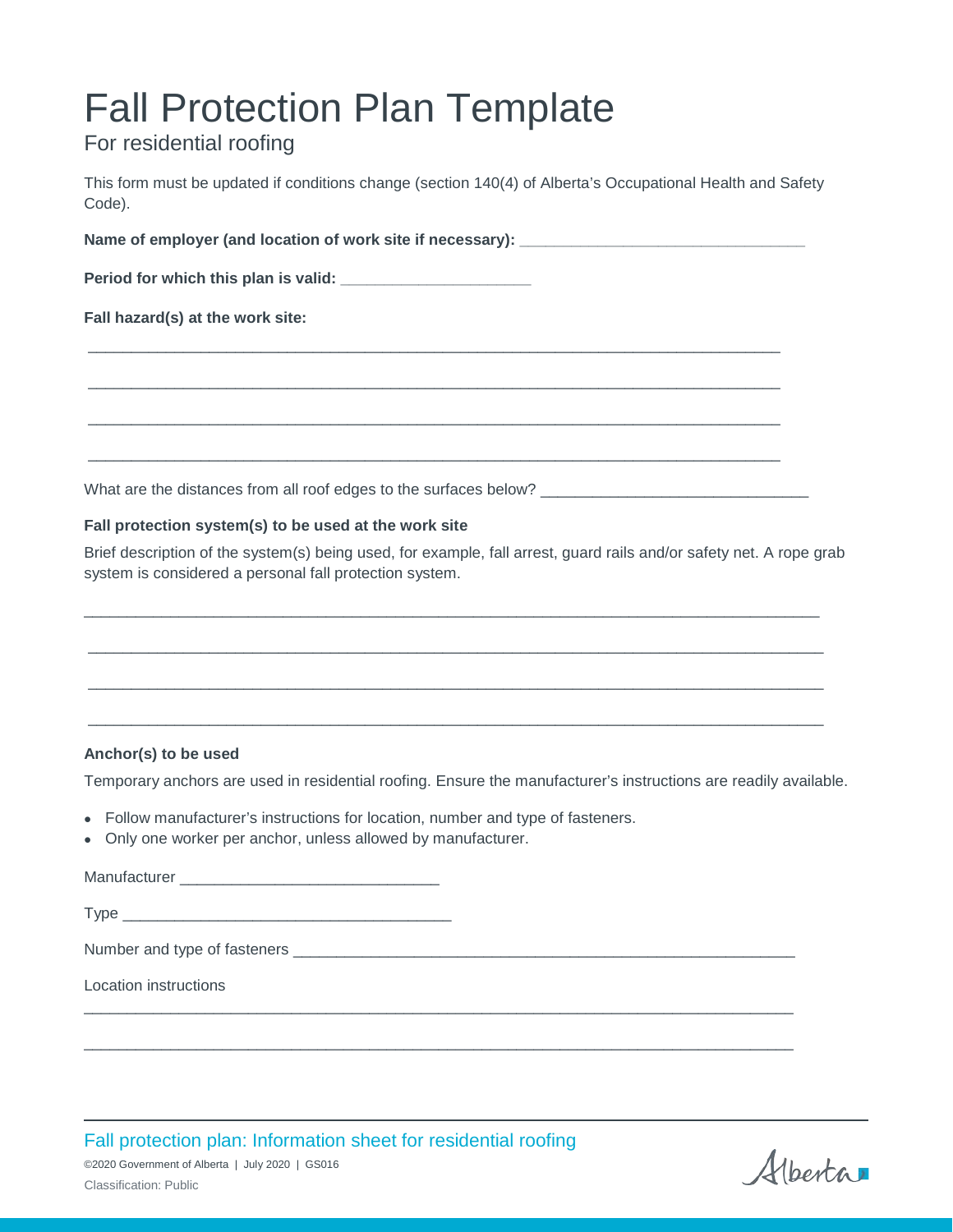#### **Clearance requirement**

This must be calculated. The distance the worker falls upon full deployment of the fall arrest system must be less than the distance to the ground or an object or level below the work area.



Fall protection plan: Information sheet for residential roofing ©2020 Government of Alberta | July 2020 | GS016

Albertar

Classification: Public